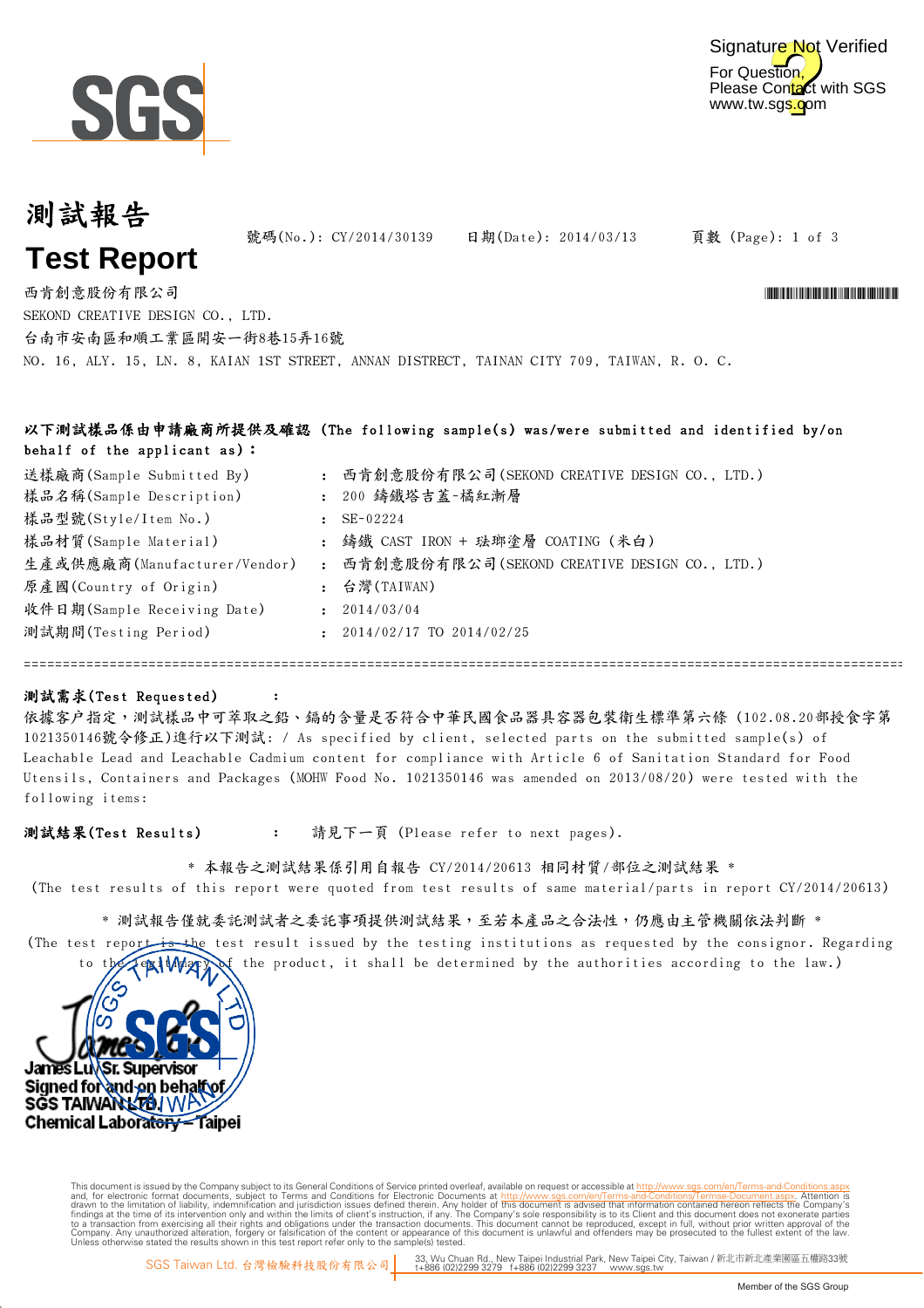

# 測試報告 **Test Report**

號碼(No.): CY/2014/30139 日期(Date): 2014/03/13

頁數 (Page): 2 of 3

1番1風(DACC)

NO. 16, ALY. 15, LN. 8, KAIAN 1ST STREET, ANNAN DISTRECT, TAINAN CITY 709, TAIWAN, R. O. C. 西肯創意股份有限公司 \*CY/2014 \*CY/2014 \*CY/2014 \*CY/2014 \*CY/2014 \*CY/2014 \*CY/2014 \*CY/2014 \*CY/2014 \*CY/2014 \*CY/2014 SEKOND CREATIVE DESIGN CO., LTD. 台南市安南區和順工業區開安一街8巷15弄16號

#### 結 論(Conclusion)

根據客戶所提供的樣品,可萃取之鉛、鎘的測試結果符合中華民國食品器具容器包裝衛生標準第六條 (102.08.20部授食字第 1021350146號令修正). / Based upon the performed tests on submitted samples, the test results of Leachable Lead and Leachable Cadmium comply with the limits of requirements in Article 6 of Sanitation Standard for Food Utensils, Containers and Packages (MOHW Food No. 1021350146 was amended on 2013/08/20).

#### 測試結果 (Test Results)

測試部位(PART NAME) No.1 : 白色塗層 (WHITE COATING)

:

| 測試項目<br>(Test Items) | 單位<br>$(\text{Unit})$   | 容積<br>(Volume) | 測試方法<br>(Method)                                                                                                                                                                                                                                                                                                                                | 方法偵測<br>極限値 | 結果<br>(Result) | 222(11100)<br>法規<br>限值 |
|----------------------|-------------------------|----------------|-------------------------------------------------------------------------------------------------------------------------------------------------------------------------------------------------------------------------------------------------------------------------------------------------------------------------------------------------|-------------|----------------|------------------------|
|                      |                         | (m1)           |                                                                                                                                                                                                                                                                                                                                                 | (MDL)       | No.1           | (Limit)                |
| 鉛 / Lead             | $\mu$ g/cm <sup>2</sup> | 600            | 參考食品器具、容器、包裝檢驗方<br>法-玻璃、陶瓷器、施珐瑯之檢驗<br>(102年9月6日部授食字第<br>1021950329號公告),以感應耦合電<br>漿原子發射光譜儀分析. / As<br>described in Method of Test for<br>Food Utensils, containers and<br>Packages - Test of Glass,<br>Porcelain and Enameled Products<br>(MOHW Food No. 1021950329)<br>announced, September 6, 2013),<br>Analysis was performed by ICP-<br>AES. | 0.1         | $n.d.$ $(*)$   | 17                     |
|                      | $\mu$ g/cm <sup>2</sup> |                |                                                                                                                                                                                                                                                                                                                                                 | 0.1         | $n.d.$ $(*)$   | 17                     |
|                      | $\mu$ g/cm <sup>2</sup> |                |                                                                                                                                                                                                                                                                                                                                                 | 0.1         | $n.d.$ $(*)$   | 17                     |
|                      | $\mu$ g/cm <sup>2</sup> |                |                                                                                                                                                                                                                                                                                                                                                 | 0.1         | $n.d.$ $(*)$   | 17                     |
|                      | $\mu$ g/cm <sup>2</sup> |                |                                                                                                                                                                                                                                                                                                                                                 | 0.1         | $n.d.$ $(*)$   | 17                     |
|                      | $\mu$ g/cm <sup>2</sup> |                |                                                                                                                                                                                                                                                                                                                                                 | 0.1         | $n.d.$ $(*)$   | 17                     |
| 鎘 /<br>Cadmium       | $\mu$ g/cm <sup>2</sup> |                |                                                                                                                                                                                                                                                                                                                                                 | 0.01        | $n.d.$ $(*)$   | 1.7                    |
|                      | $\mu$ g/cm <sup>2</sup> |                |                                                                                                                                                                                                                                                                                                                                                 | 0.01        | $n.d.$ $(*)$   | 1.7                    |
|                      | $\mu$ g/cm <sup>2</sup> |                |                                                                                                                                                                                                                                                                                                                                                 | 0.01        | $n.d.$ $(*)$   | 1.7                    |
|                      | $\mu$ g/cm <sup>2</sup> |                |                                                                                                                                                                                                                                                                                                                                                 | 0.01        | $n.d.$ $(*)$   | 1.7                    |
|                      | $\mu$ g/cm <sup>2</sup> |                |                                                                                                                                                                                                                                                                                                                                                 | 0.01        | $n.d.$ $(*)$   | 1.7                    |
|                      | $\mu$ g/cm <sup>2</sup> |                |                                                                                                                                                                                                                                                                                                                                                 | 0.01        | $n.d.$ $(*)$   | 1.7                    |

#### 備註(Note):

- 1. mg/L = ppm ;  $\mu$ g/cm<sup>2</sup> = microgram per square centimeter
- 2. n.d. = Not Detected / 未檢出
- 3. MDL = Method Detection Limit (方法偵測極限值)
- 4. (\*): With reference to CY/2014/20613. (參考CY/2014/20613.)

This document is issued by the Company subject to Terms and Conditions of Service printed overleaf, available on request or accessible at th<u>ttp://www.sgs.com/en/Terms-and-Conditions/Termse-Document as apx</u><br>and, for electr